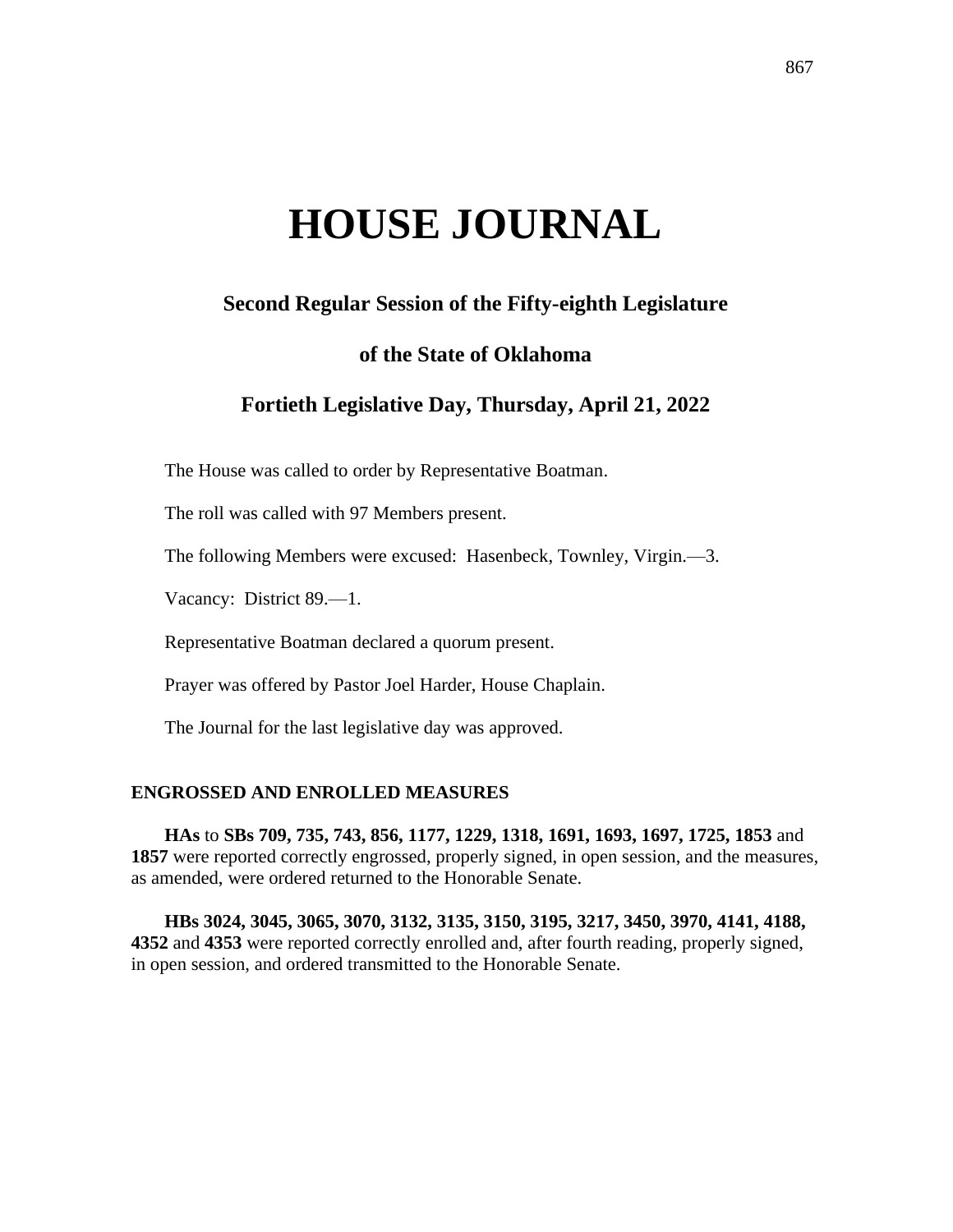## **GENERAL ORDER**

**SB 1100** by Bergstrom et al. of the Senate and Dills of the House was read and considered.

Coauthored by Representative(s) Crosswhite Hader, West (Kevin), Hardin (David), Olsen, Bashore, West (Josh), Roberts (Dustin), McDugle, Roberts (Sean)

Representative Dills moved that **SB 1100** be advanced from General Order, which motion was declared adopted.

#### **THIRD READING**

**SB 1100** was read at length for the third time.

## **Speaker Pro Tempore Hilbert Presiding**

On passage of the measure and emergency, the roll call was as follows:

Aye: Baker, Bashore, Boatman, Boles, Burns, Bush, Caldwell (Chad), Caldwell (Trey), Conley, Cornwell, Crosswhite Hader, Culver, Davis, Dempsey, Dills, Dobrinski, Echols, Fetgatter, Ford, Frix, Gann, Grego, Hardin (David), Hardin (Tommy), Hilbert, Hill, Humphrey, Johns, Kannady, Kendrix, Kerbs, Lawson, Lepak, Luttrell, Manger, Marti, Martinez, May, McBride, McDugle, McEntire, Miller, Mize, Moore, Newton, Nollan, O'Donnell, Olsen, Osburn, Pae, Patzkowsky, Pfeiffer, Phillips, Randleman, Roberts (Dustin), Roberts (Eric), Roberts (Sean), Roe, Russ, Sims, Smith, Sneed, Stark, Steagall, Stearman, Talley, Vancuren, Wallace, West (Josh), West (Kevin), West (Rick), West (Tammy), Williams, Wolfley, Mr. Speaker.--75.

Nay: Bennett, Blancett, Brewer, Dollens, Fugate, Goodwin, Lowe (Jason), Munson, Nichols, Pittman, Provenzano, Ranson, Rosecrants, Turner, Waldron, Walke.--16.

Excused: Bell, Hasenbeck, Lowe (Dick), Sterling, Stinson, Strom, Townley, Virgin, Worthen.--9.

Vacancy: District 89.--1.

The measure and emergency passed.

The Presiding Officer signed, in open session, Engrossed **SB 1100** and ordered same returned to the Honorable Senate.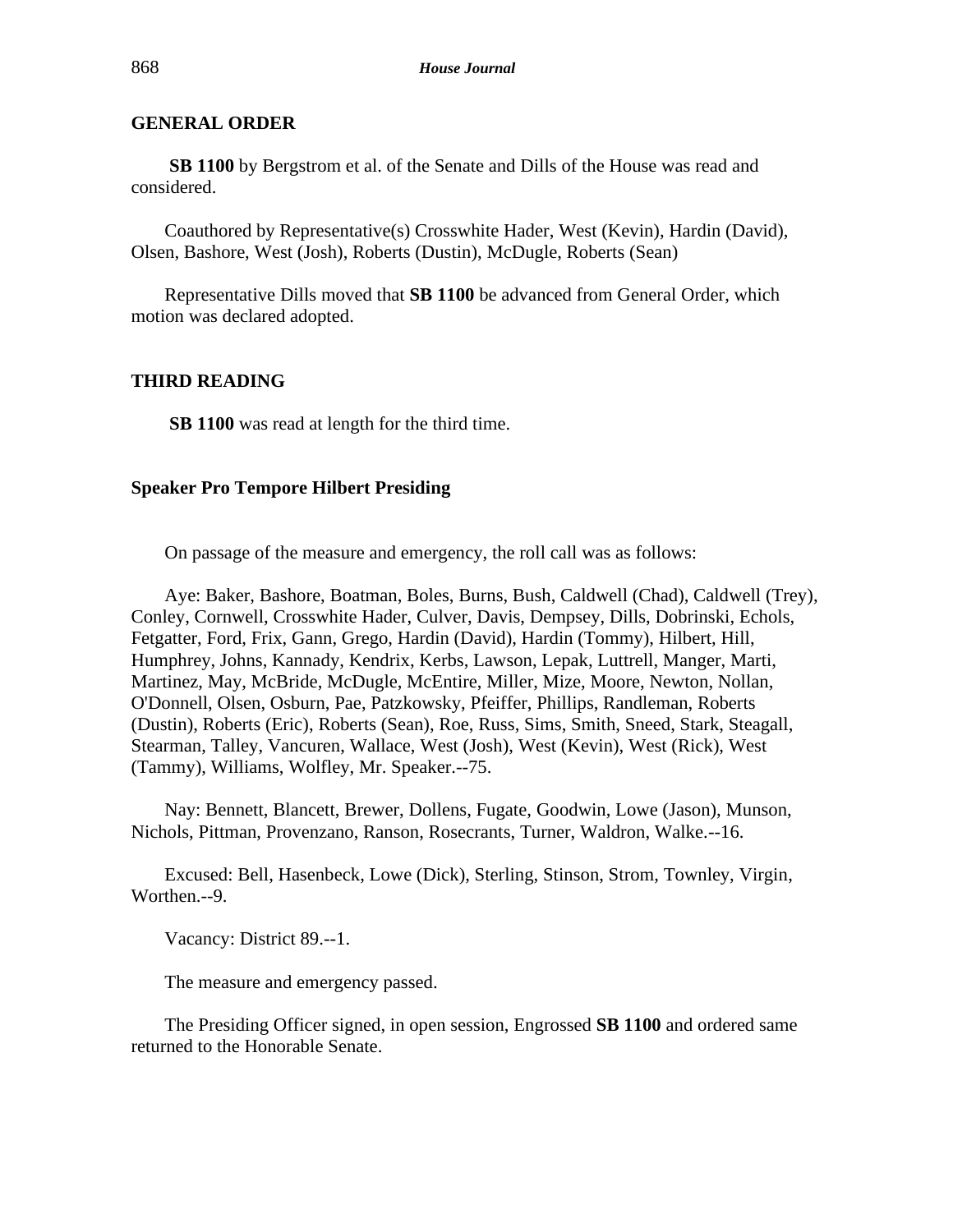# **RESOLUTION FOR CONSIDERATION**

**HR 1052** was called up for consideration.

Upon motion of Representative West (Tammy), **HR 1052** was considered and adopted.

**HR 1052** was referred for enrollment.

# **MESSAGES FROM THE SENATE**

Advising naming Senate Conferees as follows:

**SB 924,** Treat, Dugger, Floyd, Hall, Haste, Rosino, Young

# **Transmitting engrossed measure**

Announcing the passage of **SCR 26**. The measure was introduced and read.

**SCR 26** − By McCortney of the Senate and McEntire and Echols of the House. A Concurrent Resolution recalling from the Office of the Governor Enrolled Senate Bill No. 1860 passed by the 2nd Session of the 58th Oklahoma Legislature.

#### **Transmitting enrolled measures**

Advising fourth reading of and transmitting for signature Enrolled **SBs 176, 1151, 1152, 1179, 1197, 1224, 1269, 1275, 1333, 1526, 1529, 1587, 1695, 1708, 1784, 1814** and **1855**.

The above-numbered enrolled measures were, after fourth reading, properly signed and ordered returned to the Honorable Senate.

# **RESOLUTION FOR CONSIDERATION**

**SCR 26** was called up for consideration.

Upon motion of Representative McEntire, **SCR 26** was considered and adopted.

**SCR 26** was properly signed, in open session, by the Presiding Officer and ordered returned to the Honorable Senate.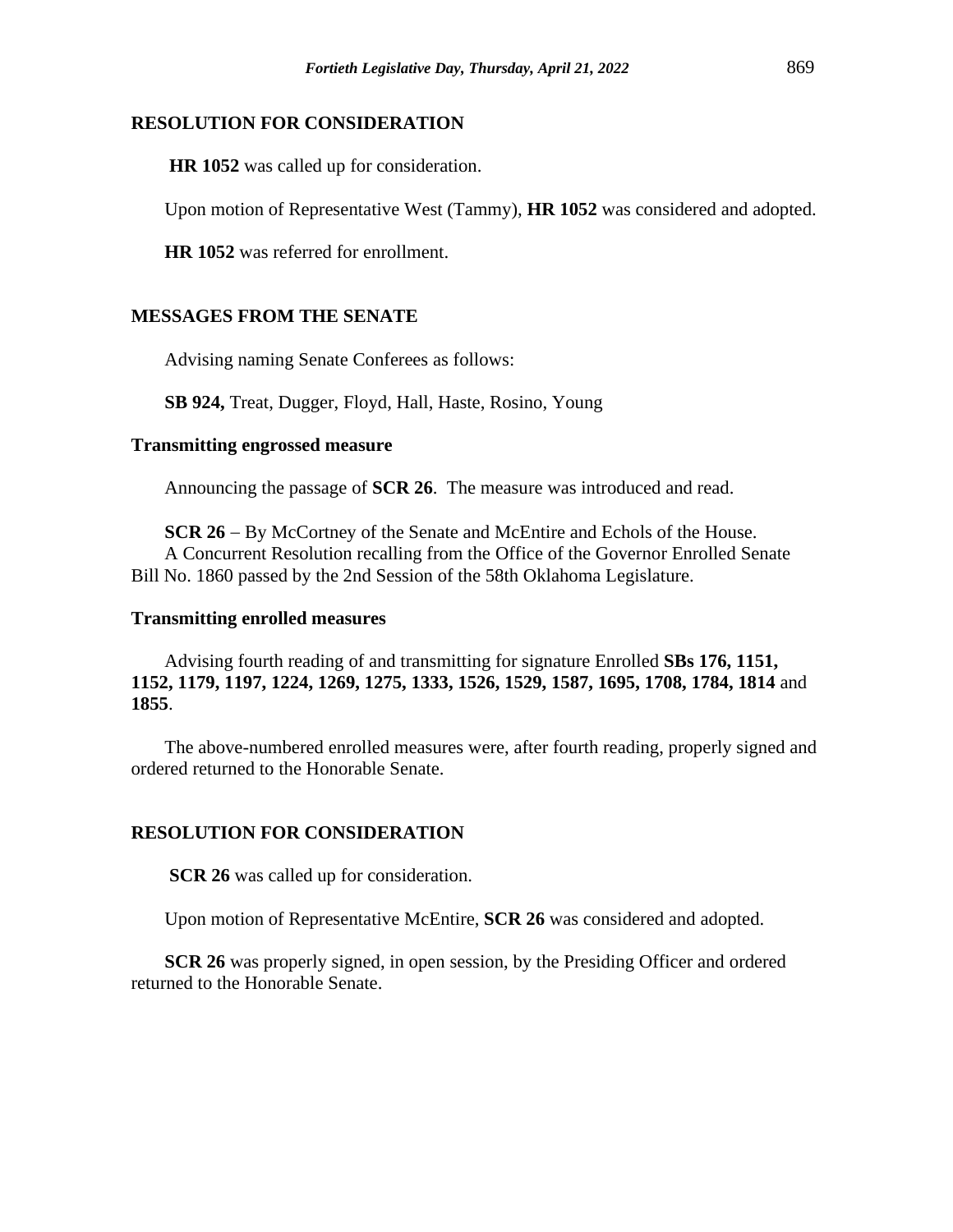## **GENERAL ORDER**

**SB 1088** by Thompson et al. of the Senate and Wallace et al. of the House was read and considered.

Representative Strom moved adoption of the Joint Committee Report on **SB 1088**, which motion was declared adopted.

#### **THIRD READING**

**SB 1088** was read at length for the third time. On passage of the measure and emergency, the roll call was as follows:

Aye: Baker, Bashore, Bell, Bennett, Blancett, Boatman, Boles, Brewer, Burns, Bush, Caldwell (Chad), Caldwell (Trey), Conley, Cornwell, Crosswhite Hader, Culver, Davis, Dempsey, Dills, Dobrinski, Dollens, Echols, Fetgatter, Ford, Frix, Fugate, Gann, Goodwin, Grego, Hardin (David), Hardin (Tommy), Hilbert, Hill, Humphrey, Johns, Kannady, Kendrix, Kerbs, Lawson, Lepak, Lowe (Jason), Luttrell, Manger, Marti, Martinez, May, McBride, McDugle, McEntire, Miller, Mize, Moore, Munson, Newton, Nichols, Nollan, O'Donnell, Olsen, Osburn, Pae, Patzkowsky, Pfeiffer, Phillips, Pittman, Provenzano, Randleman, Ranson, Roberts (Eric), Roberts (Sean), Roe, Rosecrants, Russ, Sims, Smith, Sneed, Stark, Steagall, Stearman, Sterling, Strom, Talley, Vancuren, Waldron, Walke, West (Josh), West (Kevin), West (Rick), West (Tammy), Williams, Wolfley, Mr. Speaker.--91.

Excused: Hasenbeck, Lowe (Dick), Roberts (Dustin), Stinson, Townley, Turner, Virgin, Wallace, Worthen.--9.

Vacancy: District 89.--1.

The measure and emergency passed.

The Presiding Officer signed, in open session, Engrossed **SB 1088** and ordered same returned to the Honorable Senate.

#### **GENERAL ORDER**

**SB 1086** by Thompson et al. of the Senate and Wallace et al. of the House was read and considered.

Representative Martinez moved adoption of the Joint Committee Report on **SB 1086**, which motion was declared adopted.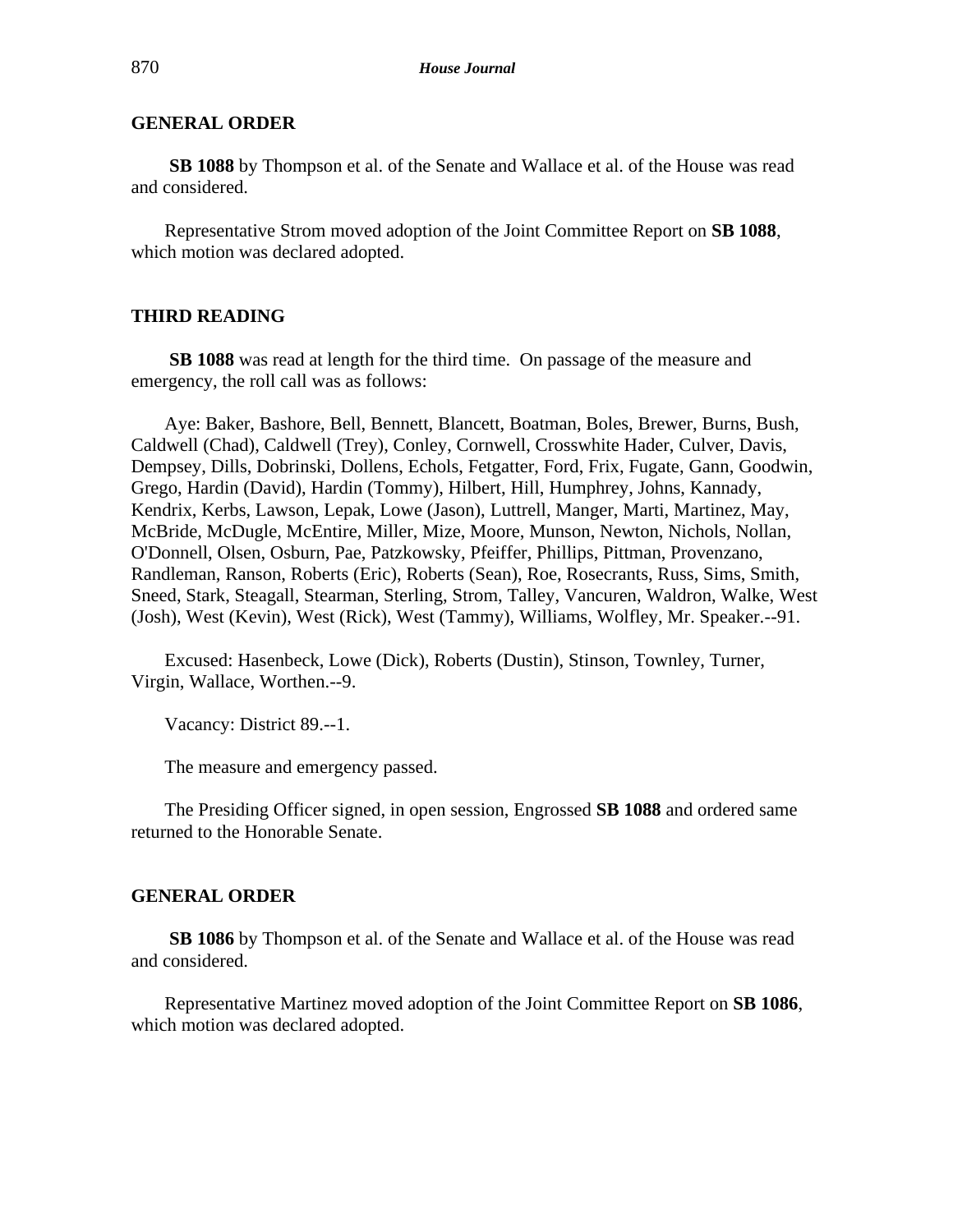#### **THIRD READING**

**SB 1086** was read at length for the third time. On passage of the measure and emergency, the roll call was as follows:

Aye: Baker, Bashore, Bell, Bennett, Blancett, Boatman, Boles, Brewer, Burns, Bush, Caldwell (Chad), Conley, Cornwell, Crosswhite Hader, Culver, Davis, Dempsey, Dills, Dobrinski, Dollens, Echols, Fetgatter, Ford, Frix, Fugate, Gann, Grego, Hardin (David), Hardin (Tommy), Hilbert, Hill, Humphrey, Johns, Kendrix, Kerbs, Lawson, Lepak, Lowe (Jason), Luttrell, Manger, Marti, Martinez, May, McBride, McDugle, McEntire, Miller, Mize, Moore, Munson, Newton, Nichols, Nollan, O'Donnell, Olsen, Osburn, Pae, Patzkowsky, Pfeiffer, Phillips, Pittman, Provenzano, Randleman, Ranson, Roberts (Eric), Roberts (Sean), Roe, Rosecrants, Russ, Sims, Smith, Sneed, Stark, Steagall, Stearman, Sterling, Stinson, Strom, Talley, Vancuren, Waldron, West (Josh), West (Kevin), West (Rick), West (Tammy), Williams, Wolfley, Mr. Speaker.--88.

Nay: Goodwin.--1.

Excused: Caldwell (Trey), Hasenbeck, Kannady, Lowe (Dick), Roberts (Dustin), Townley, Turner, Virgin, Walke, Wallace, Worthen.--11.

Vacancy: District 89.--1.

The measure and emergency passed.

The Presiding Officer signed, in open session, Engrossed **SB 1086** and ordered same returned to the Honorable Senate.

#### **GENERAL ORDER**

**SB 1087** by Thompson et al. of the Senate and Wallace et al. of the House was read and considered.

Representative Martinez moved adoption of the Joint Committee Report on **SB 1087**, which motion was declared adopted.

#### **THIRD READING**

**SB 1087** was read at length for the third time. On passage of the measure and emergency, the roll call was as follows:

Aye: Baker, Bashore, Bell, Bennett, Blancett, Boatman, Boles, Brewer, Burns, Bush, Caldwell (Chad), Conley, Cornwell, Crosswhite Hader, Culver, Davis, Dempsey, Dills, Dollens, Echols, Fetgatter, Ford, Frix, Fugate, Gann, Goodwin, Grego, Hardin (David), Hardin (Tommy), Hilbert, Hill, Humphrey, Johns, Kannady, Kendrix, Kerbs, Lawson, Lepak, Lowe (Jason), Luttrell, Manger, Marti, Martinez, May, McBride, McDugle,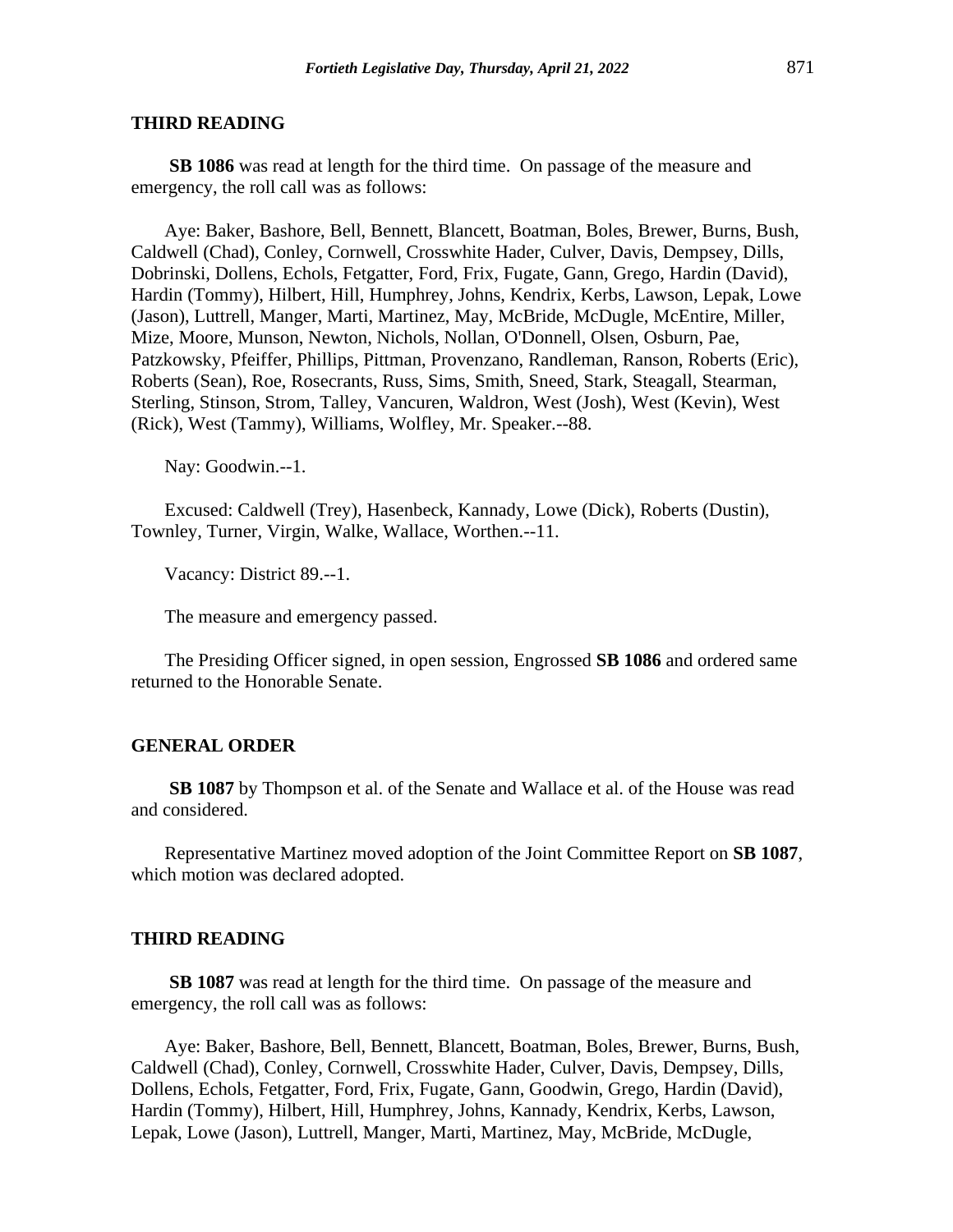McEntire, Miller, Mize, Moore, Munson, Newton, Nichols, Nollan, O'Donnell, Olsen, Osburn, Pae, Patzkowsky, Pfeiffer, Phillips, Pittman, Provenzano, Randleman, Ranson, Roberts (Eric), Roberts (Sean), Roe, Rosecrants, Russ, Sims, Smith, Sneed, Stark, Steagall, Stearman, Sterling, Stinson, Strom, Talley, Vancuren, Waldron, Wallace, West (Josh), West (Kevin), West (Rick), West (Tammy), Williams, Wolfley, Mr. Speaker.--90.

Excused: Caldwell (Trey), Dobrinski, Hasenbeck, Lowe (Dick), Roberts (Dustin), Townley, Turner, Virgin, Walke, Worthen.--10.

Vacancy: District 89.--1.

The measure and emergency passed.

The Presiding Officer signed, in open session, Engrossed **SB 1087** and ordered same returned to the Honorable Senate.

#### **MESSAGES FROM THE SENATE**

Announcing the passage of and returning engrossed measures, as amended: **HBs 3026, 3037,** Coauthored by Senators Paxton, David and Representatives Davis, Patzkowsky, **3039, 3321, 3422, 3504,** Coauthored by Senators Floyd, Hicks, Kidd, Daniels, Boren, David, Dossett (J.A.) and Representatives Roe, Virgin, Dills, Townley, Roberts (Sean), Nollan, Bell, Crosswhite Hader, Pittman, Brewer, Stark, Hasenbeck, **3560, 3648** and **4374**.

Senate amendments were read on the above-numbered measures.

#### **Returning enrolled measures**

Announcing that Enrolled **HBs 3024, 3045, 3065, 3070, 3132, 3135, 3150, 3195, 3217, 3450, 3970, 4141, 4188, 4352** and **4353** have been read at length for the fourth time and signed by the Presiding Officer of Senate, in open session.

The above measures were ordered transmitted to the Honorable Governor.

#### **Returning engrossed measures**

Announcing the passage of **HB 4455,** Coauthored by Senators David, Coleman, Leewright, Garvin, Stanley and Montgomery and Representative Fetgatter.

The above-numbered measure was referred for enrollment.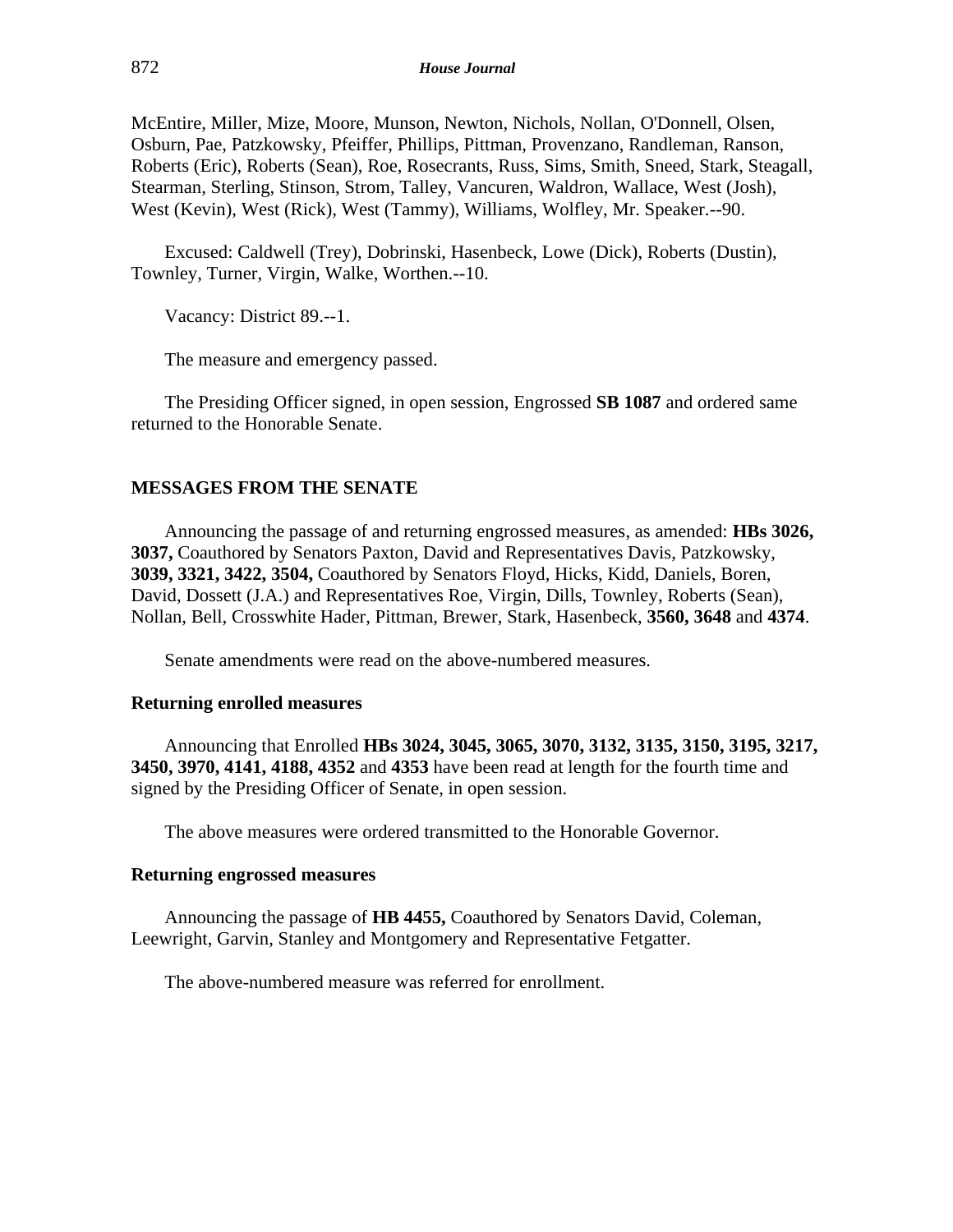#### **Transmitting enrolled measures**

Advising fourth reading of and transmitting for signature Enrolled **SBs 1086, 1087** and **1088**.

The above-numbered enrolled measures were, after fourth reading, properly signed and ordered returned to the Honorable Senate.

Advising the signing of and transmitting for signature Enrolled **SCR 26**.

The above-numbered enrolled measure was properly signed and ordered returned to the Honorable Senate.

#### **ENGROSSED AND ENROLLED MEASURES**

**HB 4455** was reported correctly enrolled and, after fourth reading, properly signed, in open session, and ordered transmitted to the Honorable Senate.

**HR 1052** was reported correctly enrolled, properly signed, in open session, and ordered transmitted to the Secretary of State.

## **MESSAGES FROM THE SENATE**

Announcing that Enrolled **HB 4455** has been read at length for the fourth time and signed by the Presiding Officer of Senate, in open session.

The above measure was ordered transmitted to the Honorable Governor.

# **MOTION**

Representative Sterling asked that the Journal reflect that had he been present in the Chamber, he would have voted aye on **SB 1100**, which was the order.

# **MOTION**

Representative Bell asked that the Journal reflect that had she been present in the Chamber, she would have voted nay on **SB 1100**, which was the order.